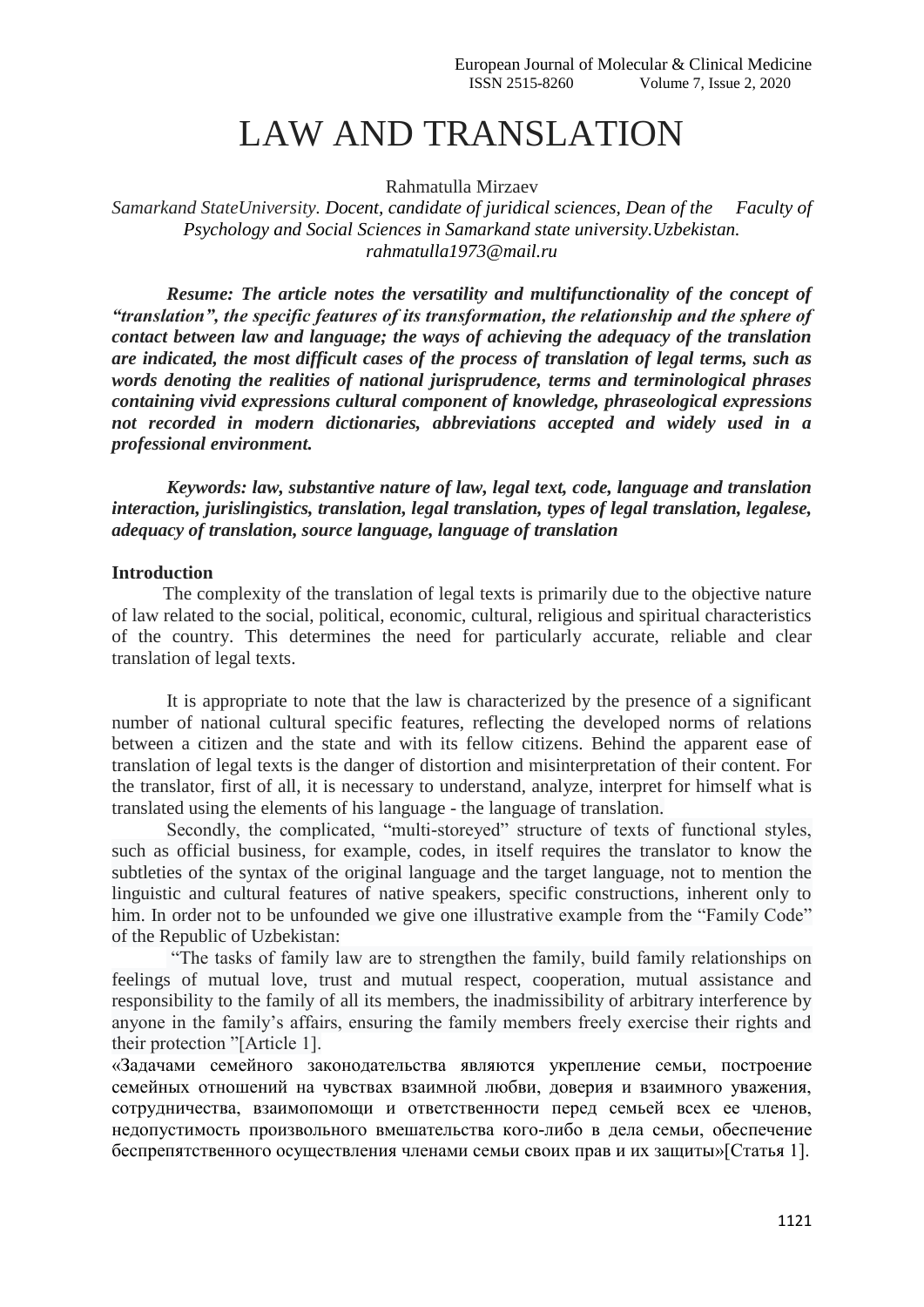The versatility of the concept of "translation" and the specific features of its manifestation do not allow us to fully define it. Compare: translation is "firstly, a process taking place in the form of a mental act and consisting in the fact that a speech work (text or oral utterance) that arose in one - the source - language (SL) is recreated in another translating - language ( TL), secondly, the result of this process, i.e. new speech product in FL." [Fedorov, 2002, 16]; According to L.K. Latyshev's translation is "one of the types of human activity, the most perfect type of language mediation" [Latyshev, 2001, 22].

Translation is the activity of interpreting the meaning of a text in one language (source language [SL]) and creating a new equivalent text in another language (translating language [TL]). I. S. Alekseeva believes that translation facilitates the exchange of information." [Alekseeva 2006, 8]. The purpose of the translation is to establish an equivalence relationship between the original [OT] and the translating text [TT], as a result of which both texts carry the same meanings based on the cultural and normal characteristics of the languages in which they are created. [www. wikipedia.org/wiki/Translation].

## **The main part**

 The interaction of law and language has long been of interest to both jurists and linguists. This was facilitated by the society's demand to create a legal language that was understandable to citizens and the participation of linguists in the 80s and 90s standing in the discussion of new versions of legislation that ensure equal rights for men and women [www.lexis.ask.narod.ru//other-works / 42. htm]. This is how jurisprudence (linguistics, legal linguistics) arose, a term dating back to the works of the German linguist A. Podlekh [see Thomson 2004, 23] and defined by the Heidelberg research group for the study of legal linguistics as "a scientific, theoretical and everyday practical sphere of contact between the methodological perception of language in jurisprudence (...) and linguistic analysis of the language in the meaning of practical semantics" [www.lexis.ask.narod.ru // other-works / 42. htm]. Translation has contributed and continues to contribute to the formation, development and preservation of civilization.

In antiquity, the translation contributed to the continuity of Greek, Roman and Arab cultures, the mutual enrichment of art, science, literature, religion, material and domestic culture, both close and separate from each other of the world. The end of the twentieth and the beginning of the twenty-first century are marked by the unprecedented scope of translation activity due to the increasing intensity of international relations, which gives reason to call our time the century of translation [see Fedorov 2002, 15].

Various types of texts began to be translated, which are distinguished by their linguistic uniqueness. For example, the characteristic features of legal texts are the extensive use of terminological vocabulary, the predominance of impersonal, indefinitely personal, complex sentences, complex verb forms, stationery cliches, moderate conservative vocabulary, cumbersome syntax (see above), a large number of modal words with prescriptive semantics (like "all citizens have equal rights", "no direct or indirect restriction of the right is allowed", "are protected by the state"), which is dictated by the need to provide objective, reliable information to citizens and prescribe some actions. The areas of contact between law and language, based on the classification of the Berlin-Brandenburg Academy of Sciences, are as follows:

1) communication in court - the language behavior of the parties before the court;

2) legal argumentation - the ways and possibilities of expressing legal arguments by means of the natural language, considering its polysemy, variability and uncertainty.

3) judicial linguistics - the study and development in legal practice of technical methods of investigation using linguistics, etc.;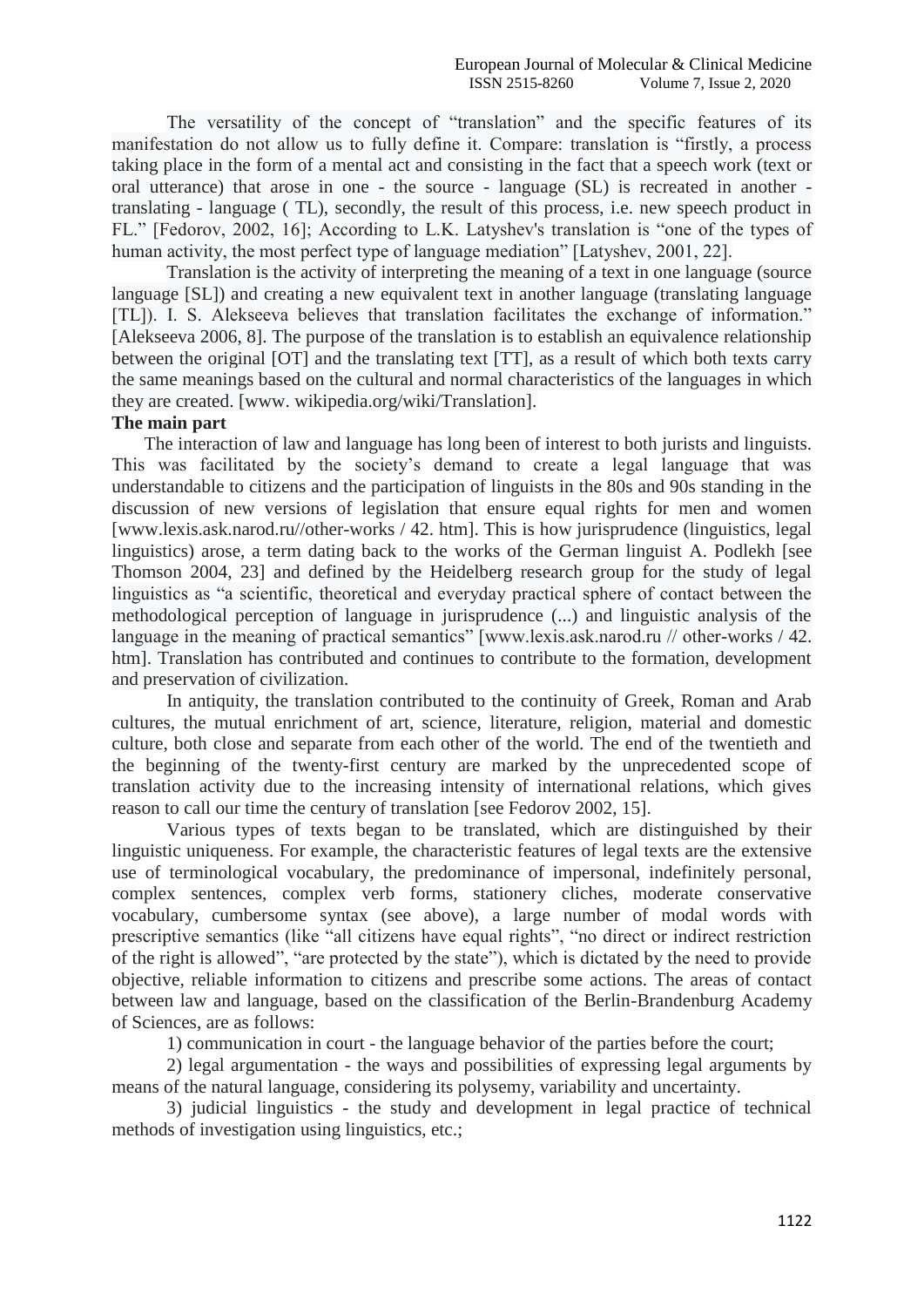4) linguistic norms in law - legal requirements for speaking in court, requirements for legal translations, issues of language designations, for example, in the field of the right to a name, trademark rights, etc.

5) the legal force of linguistic actions - the validity of laws and legal norms, the types of language marking; 6) text interpretation criteria - the interaction of linguistic regularities and extralinguistic criteria, allowing to clarify the meaning of the text, such as legal culture, communicative situation, the amount of knowledge of communication participants, etc.;

7) language requirements for legal language, in particular, in connection with the requirement of clarity and unambiguity. [see: Thomson 2004, 34]. The close relationship between law and language is ensured by the indisputable fact that legal concepts and norms can only be expressed through language. For language is the only possible "working tool" of a jurist, well adapted to work with "material" - a system of legal relations. This "only possible working tool" can function fruitfully only if the language of law is uniform and applicable in various areas of legal activity.

The adequacy of the translation of legal texts is directly related to the following circumstances: 1) how pronounced are the national and regional features of the legal system; 2) what texts are translated; 3) for what purpose they are translated; 4) who translates: lawyer or professional translator; 5) varieties of legal translations, etc.

The last of the indicated conditions for the adequacy of the translation requires the translator not only to know the laws of law and language, but also professional training, since the translation of personal documentation (translation of the certificate of marriage and divorce, etc.)it differs significantly from business documentation, for example, the translation of international agreements and contracts. Therefore, the founder of the theory of translation, prof. A.V. When Fedorov wrote that: "Legal translation cannot be carried out correctly without the use of special knowledge in the corresponding field of law, without knowledge of the specifics of a particular type of legal relationship" [Fedorov 2002, 12].

III. For the adequate translation of legal terms, *legalese* poses a certain danger, since texts written in the legalese style contain such cumbersome and ornate constructions that they become even more ambiguous than those written in a common language [see: Vlasenko 2006, 153]. Legalese also has its supporters, justifying the cumbersomeness of legal constructions by the need to accurately determine legal phenomena. However, not one method can be neglected that contributes to one degree or another to the achievement of the adequacy of the translation.

An analysis of the data obtained through a comparative study of the text of the family code and its translation reveals the following most difficult cases of translation of legal texts: 1) terminological phrases that indicate realities that are unusual for foreign-language legal practice; 2) ethnocultural characteristics of native speakers; 3) the jurislinguistic difference in the laws of confronted languages; 4) features of the usage language habits reflected in the original;

5) phraseological formations not noted in modern explanatory dictionaries; 6) metaphorically rethought linguistic legal units; 7) abbreviations, adoption and widely used in this professional environment. Compare: "DUI/ DWI - Driving under the influence / driving while intoxicated (drunk driving); ROR - release on recognizance (GBRI - guilty but mentally ill (guilty, but requiring compulsory psychiatric treatment during the serving of the sentence)"phrases that have different meanings in different versions of the same language (e.g. British and American English); 8) a specific legal term-neologism, not fixed by dictionaries.

 In conclusion, we note that legal translation is a juris-linguistic translation that is used to exchange legal information between people and countries that speak different languages; legal jurisprudence is a relatively new, insufficiently rooted branch of juris-linguistics.